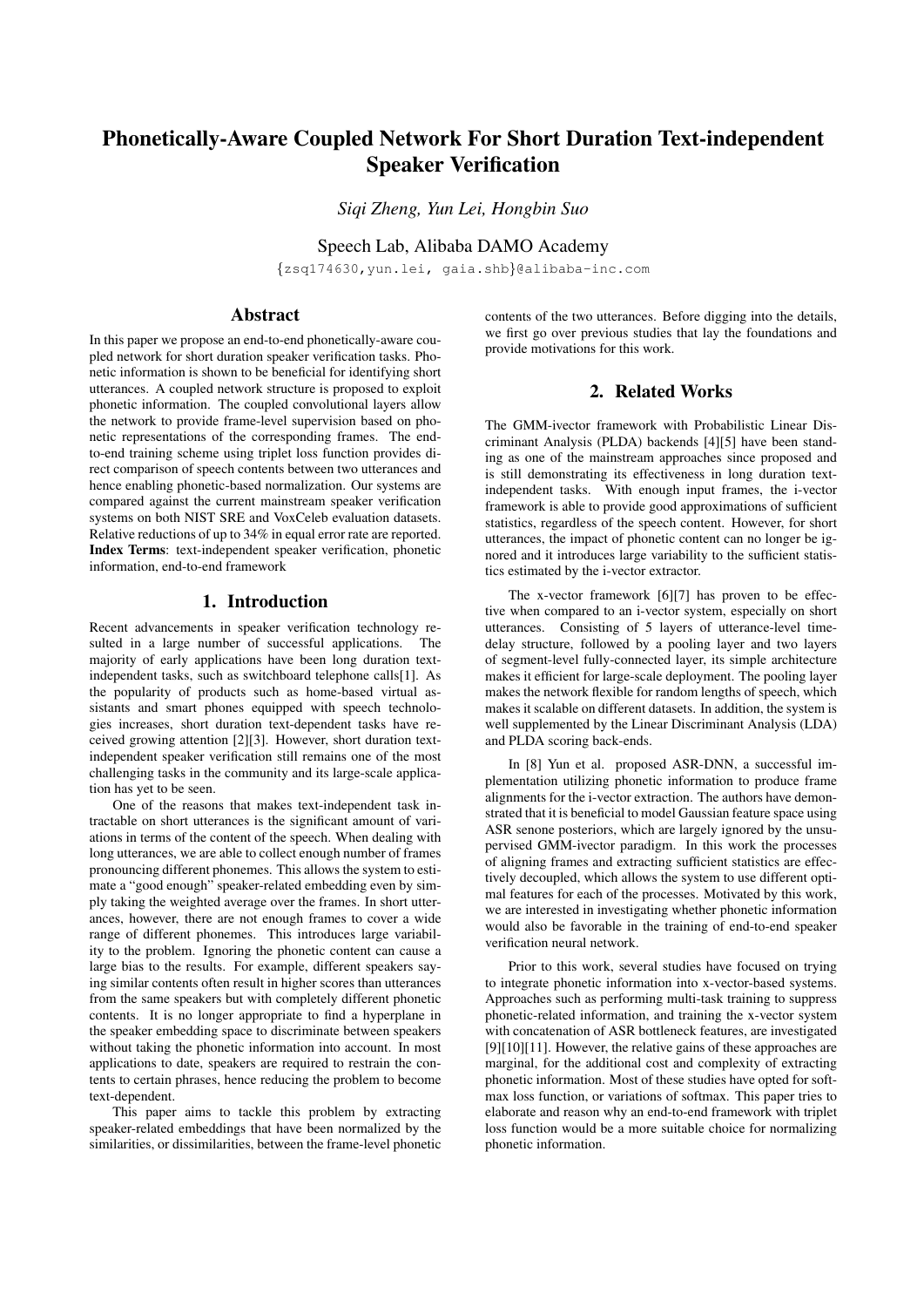#### 3. Systems

#### 3.1. Phonetically-Aware Coupled Network

This paper presents a simple coupled structure of time-delay neural network. It takes both filter bank and ASR bottleneck features as inputs. The network consists of three stems. The structure of each stem, when viewed alone, is similar to a TDNN network with several layers of 1D convolution on the frame level followed by the pooling layer and fully connected layers. We keep the structure of each stem simple to guarantee that the improvement is not masked by the overly sophisticated network structure and the gain solely comes from contributions of phonetic information and the coupling design.

As shown in Figure 1, the acoustic stem takes the 40 dimensional filter bank features as input. The phonetic stem takes the 100-dimensional ASR bottleneck features as input. The two stems are coupled together through a central coupled stem. On the first layer, the coupled stem takes the concatenation of filter bank and ASR bottleneck features as input. And on each of the subsequent convolution layers, it accepts the output from the previous corresponding layers of acoustic stem and phonetic stem, as well as outputs from its own previous layers.



Figure 1: *An illustration of the first two layers of PacNet. The output from Layer 1 from each of the three stems are concatenated and fed to Layer 2 of Coupled Stem.*

The phonetically-aware coupled network (PacNet) introduces frame-level phonetic supervision on the filter bank features. The kernel size, stride and padding configurations on each of the convolution layers from the three stems are kept consistent to ensure accurate frame alignment between ASR bottleneck features and filter bank features.

The structure of the network is designed in a way such that each of the three stems focuses on learning different information from the inputs. The acoustic stem serves the purpose of extracting speaker embedding directly from acoustic features. The phonetic stem is trained to find the transformation of ASR bottleneck feature that provides optimal frame-level supervision. Coupling the two together, the central coupled stem learns to extract more speaker-related information from the acoustic feature of each frame, given the phonetic transformation of that frame.

| Layer 7            | Linear     | $In=1024$ Out=1000  |             |            |
|--------------------|------------|---------------------|-------------|------------|
| Layer <sub>6</sub> | Pooling    | $In=1024$ Out=1024  |             |            |
| Layer 5            | Conv1d     | In=2048 Out= $1024$ |             |            |
| Layer 4            | Conv1d     | Out= $512$          | Out= $1024$ | Out= $512$ |
|                    | kernel=5   | $In=512$            | $In = 2048$ | $In=512$   |
| Layer 3            | Conv1d     | Out= $512$          | Out= $1024$ | Out= $512$ |
|                    | $kernel=5$ | $In=512$            | $In = 2048$ | $In=512$   |
| Layer 2            | Conv1d     | Out= $512$          | Out= $1024$ | Out= $512$ |
|                    | $kernel=5$ | $In=512$            | $In = 2048$ | $In=512$   |
| Layer 1            | Conv1d     | Out= $512$          | Out= $1024$ | Out= $512$ |
|                    | $kernel=5$ | $In=40$             | $In=140$    | $In=100$   |
| Stem               |            | Acoustic            | Coupled     | Phonetic   |

Table 1: *Network configurations of PacNet*

#### 3.2. Why Triplet Loss

Due to the absence of direct comparison on phonetic contents between the utterance pairs, neural networks with softmaxbased objective functions cannot maximize the additional benefits of phonetic supervision. This may be one of the reasons that previous efforts on integrating phonetic information have not shown remarkable gains. In this work triplet loss function is considered and being used to perform normalization based on phonetic information, in contrast to the softmax counterpart and its variations. As mentioned in previous section, the anchornegative sample pairs with similar phonetic information tend to sit closer than they should be in speaker embedding space. PacNet is trained with the objective to recognize and decouple contributions from acoustic features and phonetic features. Triplet loss function can immediately punish such instances by suppressing contributions from phonetic information and pushing the negative samples further from the anchors. On the other hand, positive anchors with drastically different speech content are forced closer to each other by encouraging non-phonetic contributions.

Softmax loss, on the other hand, does not allow for such direct comparisons on phonetic contents of the two utterances. For each learning sample, neural network performs forward propagation and computes its cross entropy without having to know the acoustic and phonetic information from any other samples. Hence it is hard for the network to directly discern whether the phonetic contents have caused biased scores between any two utterances. This provides a plausible explanation why previous trials to incorporate phonetic information into softmax-based x-vector systems have not been as successful as expected.

Both phonetic and channel information are encoded in xvectors. Dimensionality reduction techniques such as LDA and PLDA take the major responsibility for compensating channel and content mismatch between utterances, and they have been proven to be very effective on x-vector systems. However, neither LDA nor PLDA makes any nonlinear transformations on the speaker embedding space. They accept the speaker embedding as is and compensate for what the embedding could not account for without trying to perform any actions of nonlinear projections or transformations. Since the x-vector embedding is a speaker representation of the entire utterance, most of the detailed frame-level information has been lost before go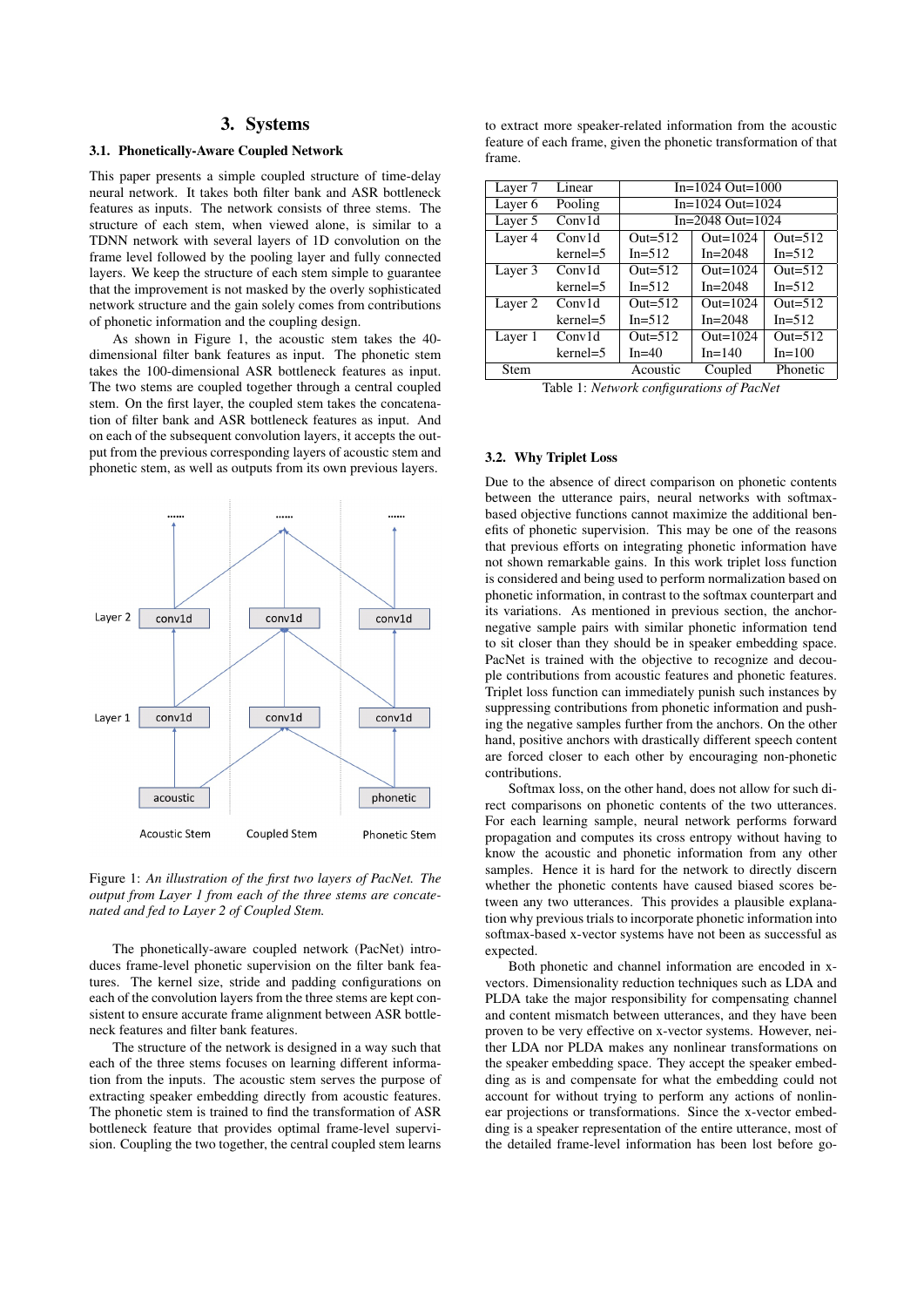ing through LDA/PLDA. As a result, no frame level phonetic normalization is carried out. Therefore, it is of our interest to investigate the effects of letting the neural network to learn to handle all the work of compensation for content and channel mismatch.

### 4. Experiments

#### 4.1. Corpus

The NIST SRE training corpus consists of 57,517 utterances from 5,767 speakers in NIST SRE 04-10 corpus. The performance is evaluated on SRE10 Evaluation set. Since we are interested in investigating the effects of our system on short utterances, only the first 10 seconds from both enrollment and test utterances are used for evaluation. In addition, the Fisher corpus [12] of conversational telephone speech is used to train an ASR network for bottleneck feature extraction.

The systems are also evaluated on the VoxCeleb dataset. The training set contains 1,251 speakers and the test set contains 37 thousand trials from 40 different speakers [13]. Since some of the utterances are over 30 seconds, we truncate up to 4 seconds of non-silence frames for all utterances in evaluation set.

#### 4.2. Baseline

Our systems are compared against both GMM-ivector and xvector baselines. For both baseline systems, we followed the network configurations and hyper-parameters tuned in Kaldi SRE recipe [7]. A 2048-dimensional GMM is used and 400 dimensional i-vectors are extracted. For x-vector system, 512 dimensional embedding are extracted from TDNN structure. An LDA is applied to reduce the dimension to 150. A PLDA scoring back-end is used for both frameworks.

#### 4.3. Triplet Loss Framework

A TDNN-based triplet loss network is trained in comparison with PacNet. The baseline triplet loss network takes 40 dimensional filter bank features as input. Speaker embeddings of dimension 1000 are extracted. New sets of training triplets are selected at every epoch. For the selection of triplets, we adopt the semi-hard random negative selection strategy with a margin of 0.2 [14]. Euclidean distances are used as a the score measure. The triplet training samples are all truncated to be of length 10 seconds. At every iteration, a random segment of 10 seconds are trimmed from the original audio. In addition, to improve training efficiency, triplets are selected only from the pool of same gender. In all our experiments, no pre-training on softmax have been used.

#### 4.4. PacNet

PacNet adopts the same triplet loss training scheme as described in the previous section. It takes a 40-dimensional filter bank features and 100-dimensional ASR bottleneck features as input. The bottleneck features are extracted from the ASR network trained on 40-dimensional high resolution MFCC features. The coupled network configurations from Table 1 are used. Euclidean distances are computed from the 1000-dimensional embeddings.

## 5. Results and Discussions

As displayed in Table 2, PacNet achieves an equal error rates of 9.8% on NIST SRE10 evaluation corpus, while the i-vector and x-vector systems with LDA/PLDA scoring backends resulted in 14.66% and 14.26% equal error rates, respectively. The results also show that the major improvements come from the integration of phonetic information and the coupled design, as the ordinary triplet loss network with only acoustic features reports an EER of 13.7%.

Performance of different dimensions of embeddings extracted from PacNet are compared. The performance is almost identical as the embedding dimension increases from 200 to 1000.

| System             | <b>Embedding Dimension</b> | $EER(\%)$ |
|--------------------|----------------------------|-----------|
| <i>i</i> -vector   | 400                        | 14.66     |
| x-vector           | 512                        | 14.26     |
| End-to-end triplet | 200                        | 13.7      |
| PacNet             | 200                        | 9.9       |
| PacNet             | 500                        | 9.9       |
| PacNet             | 1000                       | 9.8       |

Table 2: *Performance comparison on NIST SRE10 corpus, trained on 5,767 speakers, under 10s-10s condition.*

The effects of the number of layers being coupled in PacNet are examined. The results are shown in Table 3. When  $L = 1$ , only the first layer is coupled. When  $L = 2$ , Layer 1 and Layer 4 in Table 1 are coupled. When  $L = 4$ , all convolution layers 1-4 are coupled together. A slight improvement is observed as the number of coupled layers in PacNet increases. The results suggest that the coupled structure has a positive effect on leveraging the additional power of phonetic information.

| Number of coupled layers | $EER(\%)$ |
|--------------------------|-----------|
| $I = 1$                  | 10.5      |
| $I = 2$                  | 10.2      |
|                          | ).X       |

Table 3: *Performance comparison on different number of coupled layers in PacNet.*

Despite the significant gain observed on NIST SRE corpus, the results on VoxCeleb are less encouraging. The baseline end-to-end triplet system reported a reduction in performance, comparing to the x-vector baseline. This is not surprising, considering the complex nature of VoxCeleb corpus, for the triplet framework has been known for its difficulties to train, as well as its deficit of capability to generalize to complicated situations. Therefore, even though the additional phonetic information and PacNet have introduced a decent amount of improvement against the vanilla triplet framework, the overall gains have been refrained by the performance of triplet loss objective function.

Table 4 shows performance of various systems on Vox-Celeb1 Evaluation set. For fairness, the Voxceleb 1 and 2 training datasets are used as provided and no data augmentation from other corpus has been applied. As we can see, the i-vector system has a significantly higher EER than the other three. This again suggests the deficiency of i-vector framework on short utterances. However, we noticed that the performance of endto-end triplet loss framework does not match that of an x-vector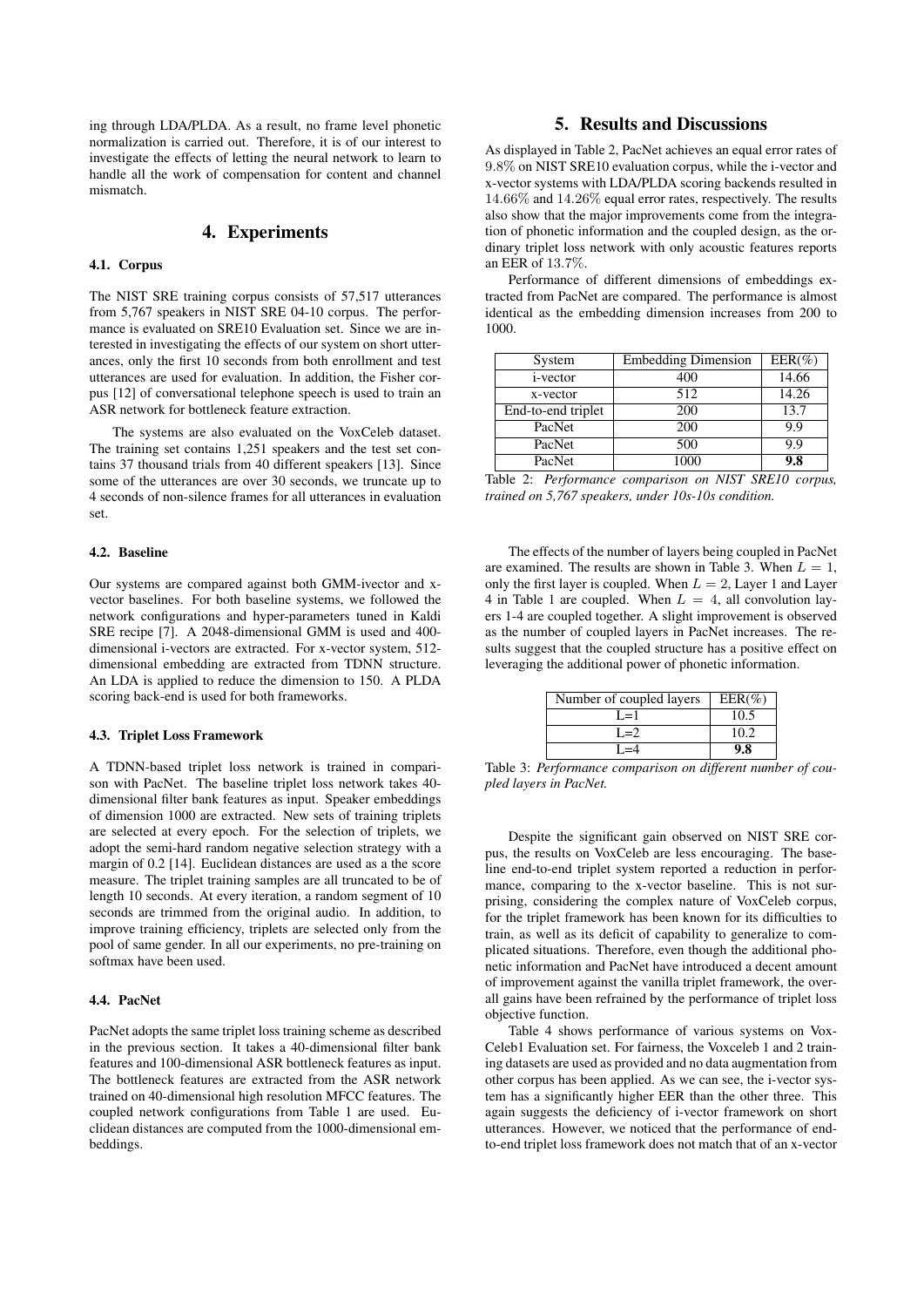framework. This may be caused by the complicated scenarios of Voxceleb dataset. Our results indicate that a softmax-based system with PLDA back-end is more robust on dataset with diverse scenarios mixed with noises, different recording devices, and different languages. Since triplet-based training places more focus on the detailed comparison between the selected samples, it is more sensitive to the channel and language mismatch in training and evaluation corpus.

PacNet outperforms the vanilla triplet loss system(4.95% vs. 5.85%). However, it only beats the x-vector system by an insubstantial margin, unlike it did in the NIST SRE dataset. We believe that this is related to the nature of VoxCeleb dataset. Collected from open source media under unconstrained conditions, the VoxCeleb dataset provides a closer approximation to the real-world problems. However, since the collection process is not controlled, the speaker-related information are deeply intertwined with channel-related information. For example, the dataset covers a wide range of different languages without having any language labels. In evaluation stage, the language factor helps to differentiate against other speakers who speak different languages. It is difficult to prove whether the trained model is actually trying to recognize speakers' voices, or partially trying to identify other channel-related information such as recording devices, languages, background noises, etc.

The NIST SRE dataset, on the other hand, minimizes the non-speaker-related effects. Following a controlled data collection procedure, the train set and evaluation set consist of only telephone data. Therefore, we are more confident to conclude that the trained model places focus on identifying the speakers' voices, rather than other factors. Therefore, the triplet-based frameworks are more likely to learn useful information from the speakers. The results observed from NIST SRE are more effective indicators for the comparison of different systems in our settings.

Removing the domain mismatch between ASR bottleneck feature extractor and VoxCeleb evaluation set could also lead to significant enhancement in performance. Currently, the ASR bottleneck features used in the experiment are extracted from a network trained on 8,000 Hz Fisher's conversational telephone corpus. There is an inevitable channel mismatch with the Voxceleb corpus, which consists of 16,000 Hz web audio data. A better performance from PacNet should be expected if the ASR features are extracted from a more related channel domain.

| System             | $EER(\%)$ |
|--------------------|-----------|
| <i>i</i> -vector   | 7.56      |
| x-vector           | 5.11      |
| End-to-end triplet | 5.85      |
| PacNet             | 4.95      |

Table 4: *Performance on VoxCeleb1 evaluation corpus, under 4s-4s condition.*

Another interesting observation shows that the end-to-end triplet framework has demonstrated relatively strong robustness on very small training dataset. When the number of training data reduced to only 2, 016 male speakers on NIST SRE10 and evaluated on male-only trials, the performance of x-vector system dropped significantly, while PacNet and End-to-end triplet network are still able to achieve a reasonable level of accuracy, as shown in Table 5. When the number of training speakers reduces from 5, 767 to 2, 016, the EER for x-vector system increases from 14.26% to 19.2%, while for PacNet increases only

from 9.8% to 10.7%. Since triplet loss function directly computes distances between individual samples, it is less sensitive to the size of training dataset. Softmax function and its variations, on the other hand, require a large enough training dataset in order to measure a valid probability distribution over the entire set of training data. Furthermore, the training of LDA and PLDA backends are also affected by the reduction of training data.

| System             | $EER(\%)$ |
|--------------------|-----------|
| x-vector           | 19.2      |
| End-to-end triplet | 14.2.     |
| PacNet             | 10.7      |

Table 5: *Performance comparison on NIST SRE10 corpus, trained on 2,016 speakers, under 10s-10s condition.*

#### 6. Conclusions

This paper demonstrates that integrating phonetic information into end-to-end neural networks can significantly increase performance. It is illustrated that a triplet loss training scheme is more fitting than softmax loss system for normalizing phonetic contents. The coupled network structure provides frame-level supervision, which has been proven to be effective on short duration text independent tasks.

More works are needed for the future. First, the system needs to be more flexible for the varied segment lengths in both training and testing sets. The second aspect worthy of investigation is the back-end scoring methods and score normalization techniques related to PacNet embeddings. In our experiments, neither LDA nor PLDA has proven to be superior over Euclidean distance on PacNet embeddings. It is uncertain whether the inclusion of phonetic information and triplet training scheme have accounted for all within-speaker variability that there is no additional information LDA and PLDA can mine.

In addition, we are not arguing that the network structure presented in this work is the optimal choice for learning unbiased speaker embedding under the supervision of phonetic information. Our goal is to present a simple structure that has been proven to be effective and open the gate for further discussions. Further improvements can be expected from more sophisticated designs of network structures.

The strengths and weaknesses of triplet loss function have been thoroughly discussed[15][16]. Its relatively weak capacity to generalize has led to inferior performance in some scenarios. Hence some researchers turned away from it and favored softmax-based objective functions instead. Even though it is shown that phonetic supervision can introduce significant improvement using triplet loss objective, we do not deny that the overall performance may be restrained by the drawbacks of triplet loss under certain situations. Therefore, other contrastive metric learning methods can be examined in order to fully utilize phonetic information.

Despite the related issues that still need to be addressed, we have become increasingly optimistic about the large-scale deployment of speaker verification on short duration textindependent tasks, for the substantial improvement from our experiments.